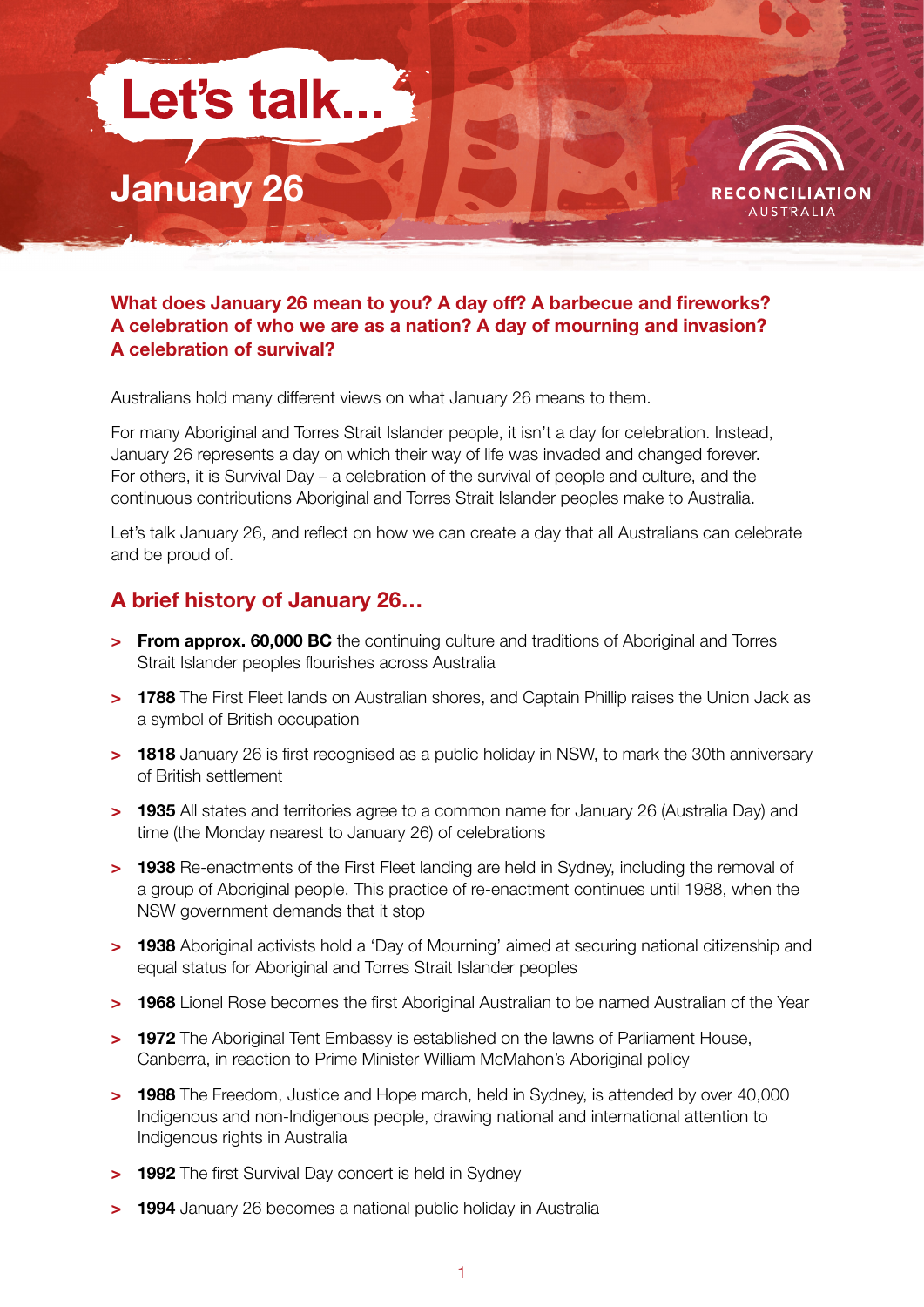- **> 2000** Dr Lowitja O'Donoghue, a member of the Yunkunytjatjara peoples of Central Australia, delivers the annual Australia Day address, calling for a conversation on changing the date of Australia Day
- **> 2013** Flinders Island Council (TAS) recognises the diverse nature of January 26 celebrations, and now holds the 3 day Furneaux Islands Festival near the date, as a day of inclusive celebration
- **> 2014** Townsville Council officially celebrates both Survival Day (on January 24) and Australia Day (on January 26)
- **> 2016** City of Freemantle (WA) announces its decision to end its annual fireworks show on January 26 from 2017, and votes to engage in more culturally appropriate activities
- **> 2017** City of Darebin Council and Yarra Council (VIC) both vote within the space of a week to end the formal celebration of Australia Day on January 26. A third Victorian council – Moreland – votes in favour of dropping all references to Australia Day, and joins the push to change the date of the national celebration

Radio station Triple J announces it will no longer hold its annual music countdown (the Hottest 100) on January 26, after more than half of 65,000 survey respondents say they support a change of date

### **Some quick statistics…**

**40,000** Australians attended the Freedom, Justice and Hope march in 1988 to celebrate the survival of Aboriginal people and culture<sup>1</sup>

Yabun Festival – the single largest Indigenous festival in Australia, and one of the most important music events in the country, was attended by approximately **35,000** people in 20172

**7 in 10** voters say Australia Day is important to them but a majority of the population can't accurately name the event it commemorates<sup>3</sup>

When a representative sample of voters was asked to identify the historical event marked on Australia Day from a list of **6** possible alternatives, only **43 per cent** correctly named the landing of the First Fleet at Sydney Cove in 17884

### **Watch…**

[Mick Dodson](http://www.youtube.com/watch?v=sonB7uLmOuw) accepting his 2009 Australian of the Year award

[Adam Goodes](https://www.youtube.com/watch?v=3EV-cLb_Ttg) accepting his Award in 2014, speaking of his hope for all Australians to work for reconciliation

<sup>1</sup> Source: [Museums Victoria](https://collections.museumvictoria.com.au/articles/2835)

<sup>2</sup> Source: [Destination NSW](https://www.destinationnsw.com.au/wp-content/uploads/2013/08/aboriginal-tourism-action-plan-2013-2016-year-three-progress-report.pdf)

<sup>&</sup>lt;sup>3</sup> According to a [2017 poll](http://docs.wixstatic.com/ugd/1316a9_a1041ca685c24838a9d6ab4a0418005b.pdf) by Review Partners

<sup>4</sup> According to a [2017 poll](http://docs.wixstatic.com/ugd/1316a9_a1041ca685c24838a9d6ab4a0418005b.pdf) by Review Partners